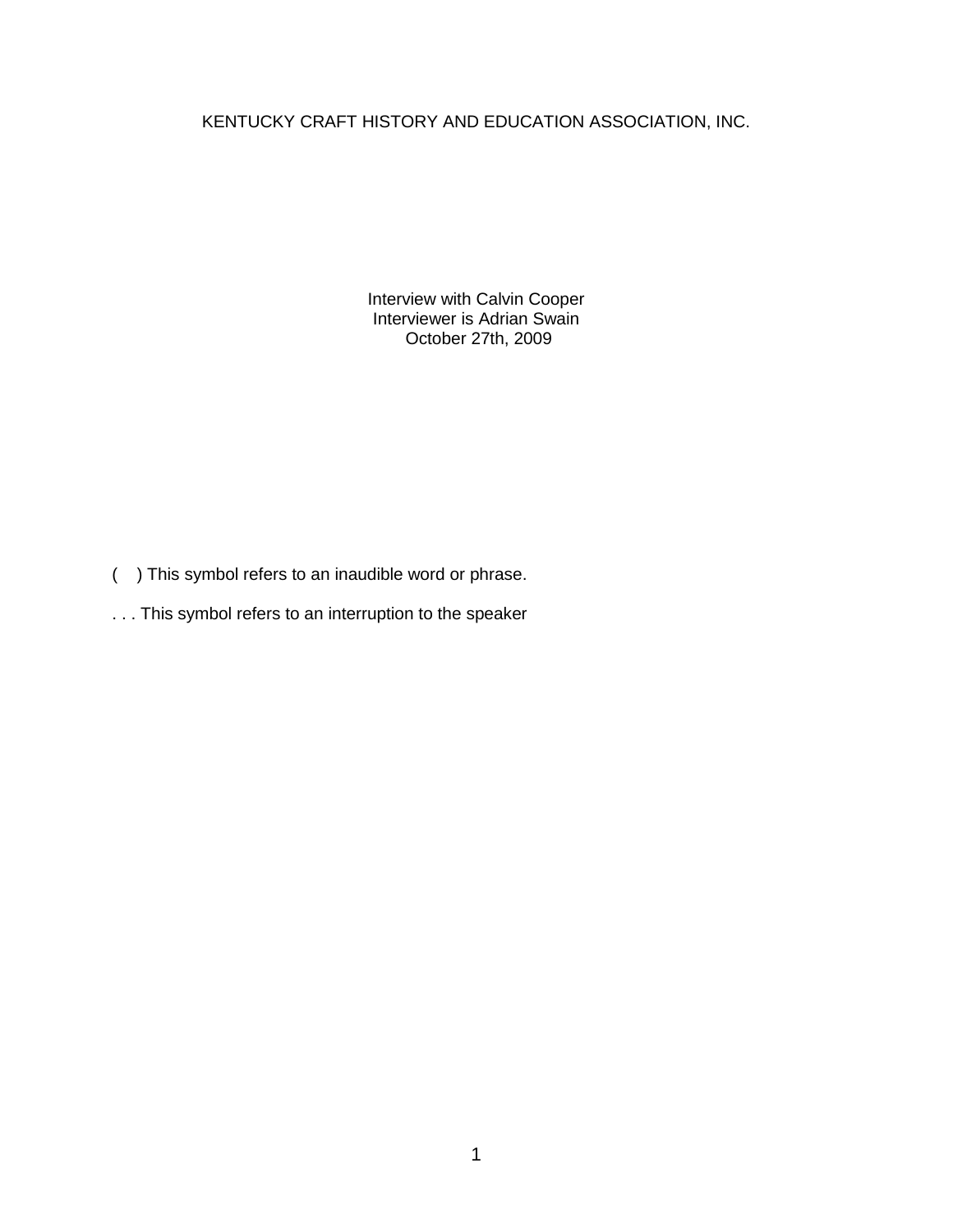Swain . . .Kentucky. On October 27th, 2009, for the Kentucky Craft History and Education Association. Calvin, in a sentence, describe the kind of work that you do, in your art.

Cooper: Well, most of it is carving with a knife, old fashioned.

Swain: ( ) knife?

Cooper: ( ) knife. It depends on what I'm making you know. My big thing, of course, has been, all along, chickens or roosters. And, I always had to use them to do that. Of course, the first thing ( ) the wood. Find a piece that I could make a rooster out of.

Swain: The right piece of wood.

Cooper: Yea. It had to be just right. I had to do it before it was green. Bring it into the shop, take the bark off of it, and go ahead and do ( ) what I wanted to do on it. And split the wings and wedge them and just lay it back for a while, let it season. But it's a long process from start to finish.

Swain: Right. Ok. When and where were you born?

Cooper: Born in Flemming County in 1921. Just about a, well, about a mile from here, I guess. Where I live now.

Swain: In Plumber's Landing. I mean, Plumber's Mill, right?

Cooper: It was called Crane Creek, where I was born, it's on around the road here, just about a mile from here.

Swain: Can you describe your childhood and family background?

Cooper: Well, I was born in a family that was about all girls. I had seven sisters and two brothers, so we had a crowd at our house most of the time and you know what that would mean with seven girls and just two boys in there at one time. Excuse me. There's a spider going on, see it?

Swain: Thank you!

Cooper: My oldest brother, he married and left, I think I was about seven. And then it was ten years before my other brother was born. The girls were all between that, see. And I had a pretty hard time.

Swain: Just you and seven girls.

Cooper: Me and the girls (Laughter, Cooper)

Swain: Right.

Cooper: Yea. They gave me a hard time. We did fine, we were always together. And back then, all the work was done by our neighbor, you know, on the farm. We raised a lot of cattle and a lot of corn. ( ) My dad owned a place on Indian Creek, up here. He had it rented, and the guy, he got after the corn and he shucked it and I'd go load it with the horses and wagon. Haul it back to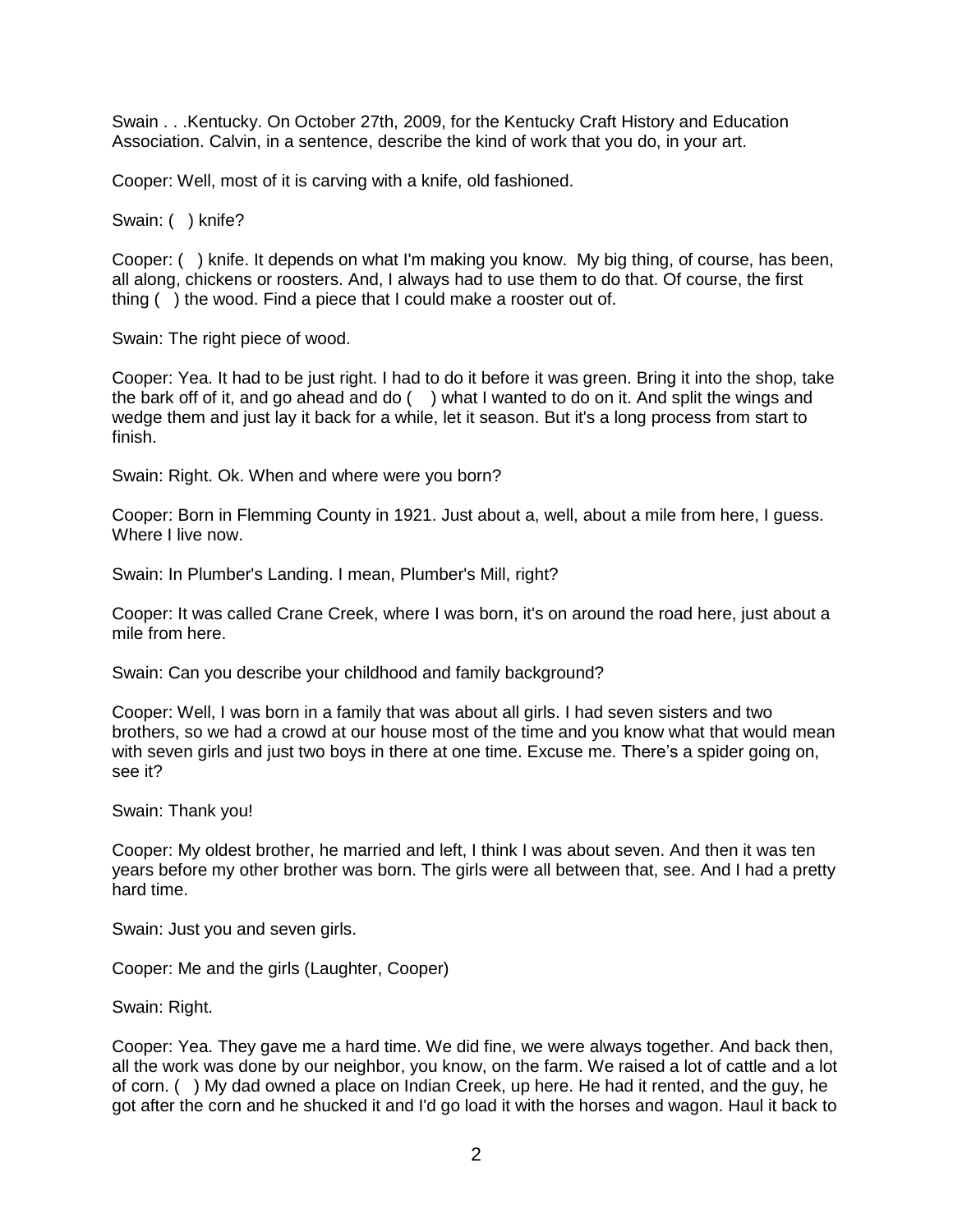our place and put it in the crib (). I did that, I guess after I was. . . well, ten or eleven, I'd say I was doing that. It was hard, but it was a good life too, really.

Swain: Can you discuss your early education and other careers that you had before you became an artist?

Cooper: Well, I went to school on Green Creek. . .

Swain: What grade did you go until?

Cooper: Until I was in eighth grade.

Swain: Okay.

Cooper: And they moved it right here, where I'm living and built it on what they call a butler school. I went into the eighth grade here. My dad was sick then, and I was having to do everything at home. I didn't go to high school at all. I went later and got my GED and then I went to service in '42, spent about four years in the service. ( ) We actually went into combat during the Bulge.

Swain: The Battle of the Bulge?

Cooper: ( ) 101 infantry was surrounded there and we had to break in there to get them out. The night before we went in, our company commander said, "we're going to where they'll be firing going on, but it's friendly fire" he said. It wasn't friendly. We made it and I got to come back home, thank goodness.

Swain: And you stayed on after the war for a while in Germany? Or you came back in 1946?

Cooper: No, I came back the next year after they had signed our papers. Then I ran a service station for, I guess, 25 years, right up the road here. Then I went to  $($ ), went into the grocery business for my brother and was there not too long. Then I got a job at the state and that was a pretty good experience. I got into the safety and. . .

Swain: Highway department.

Cooper: Yea. Worked my way up in it and did all right.

Swain: So, that's what you were doing when you retired?

Cooper: Right.

Swain: How did you get started making art?

Cooper: Well, I had. . .Ever since I was just a young boy, I had done crafts and stuff. I hadn't done carvings and stuff, just saw out stuff, you know. I went to Prestonsburg, or up in the area, with a load of stuff and sold it. And Tom Sornel happened to be up there.

Swain: Tom Sornel was from Morehead State University.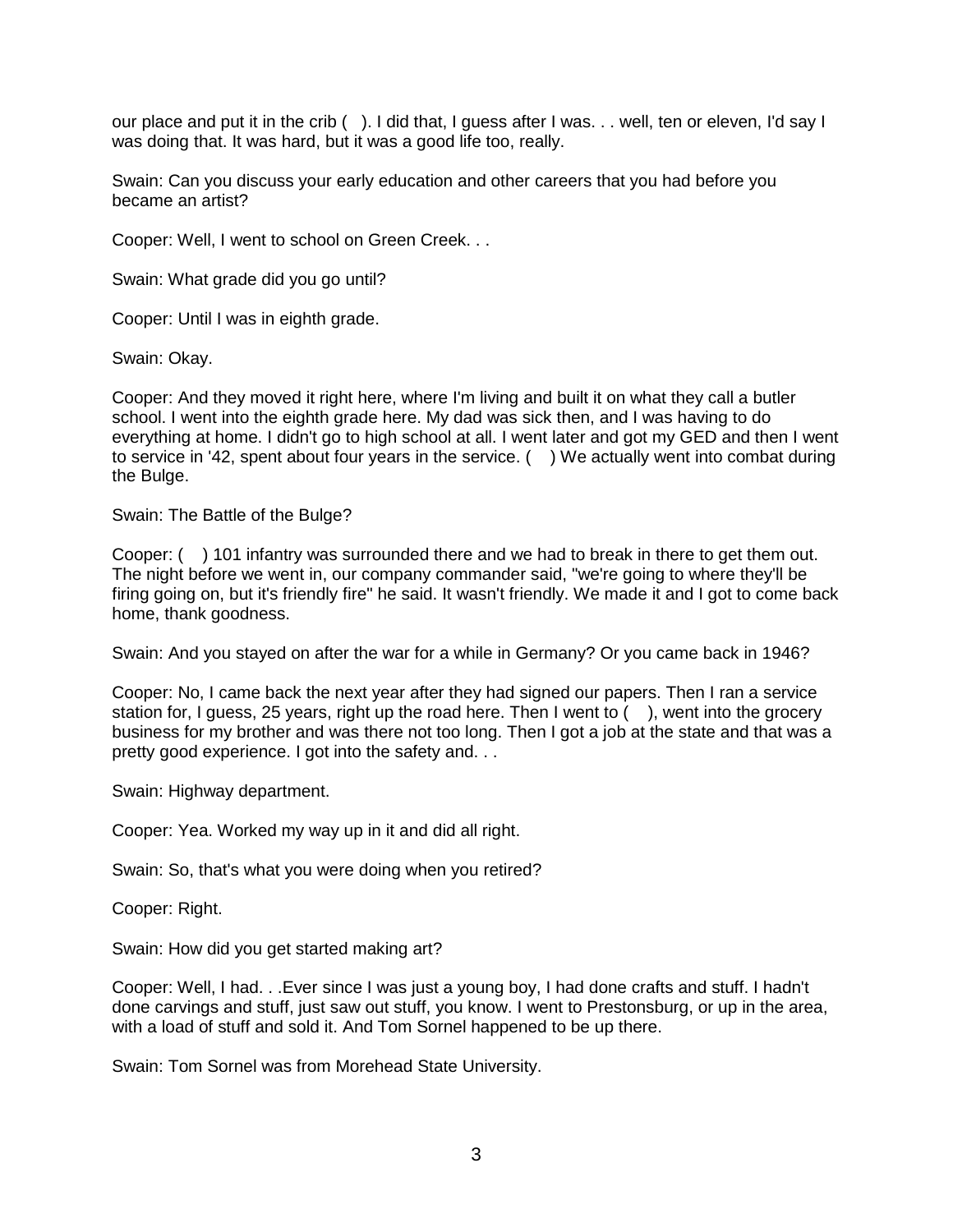Cooper: Right. He was there and saw some of my work. He bought a piece or two if it. He asked me where I lived and if I could give him my phone number. When he got back to Morehead, he called me. He said, "Could I come over and talk to you?" I said, "Yes, anytime you want to come, I'm at home." I don't know if it was the next day or not, just a day or two anyway, he was here. He said, "Why don't you start carving on this stuff you're making?" He said, "You can make dollars, where you're making cents now." I said, "Well, I'll try a piece and bring it over and see what you think about it." Well, I made a rooster, the first thing I made. Took it over and I walked in the door, he was coming down the hall. Before he got to me, he said, "Oh boy, that is great. That is a great piece", you know how he'd go on. I thought, well I'll jack the price on it a little, see what he says. (Laughter, Swain). I'd been selling all this stuff I had been making for ten, fifteen dollars, you know, a piece. And he said, "How much for that?" I said, "Well I don't know, I guess I ought to get about fifty for it." He just went back in his billfold and gave me a fifty dollar bill. He said, "If you can make any more stuff like that, what you make, he said, bring it over here." So, that's what started me.

Swain: Have there been any significant experiences that led you to do the kind of work that you do? I mean, you've described how you got started? Is there anything else besides that? I mean, that's enough, but is there any other kind of experiences that have led you to do the kind of work and the design of work that you do?

Cooper: Well, I had been traveling around a little bit, seeing things that people have made and I thought oh, well I can do better than that, I think. So, that was the main thing that I tried to do, was when I made a piece, I aimed for it to be right. Never had no problems with anything or anybody.

Swain: Did you learn from anyone else, before you began working on your own?

Cooper: No.

Swain: Or was it all kind of your own exploration. . .

Cooper: Just my own.

Swain: Your own experimentation?

Cooper: Yea.

Swain: Okay. Have you had any educational experiences that contributed to you work?

Cooper: No.

Swain: Okay. Describe the development of your career as an artist, in other words, you started out making a few things, but, you know, there was a period of time, I understand when you were making an awful lot of things.

Cooper: It got to be a six day a week job.

Swain: Your health was good and you were really active.

Cooper: I could work from daylight to dark, if I wanted to.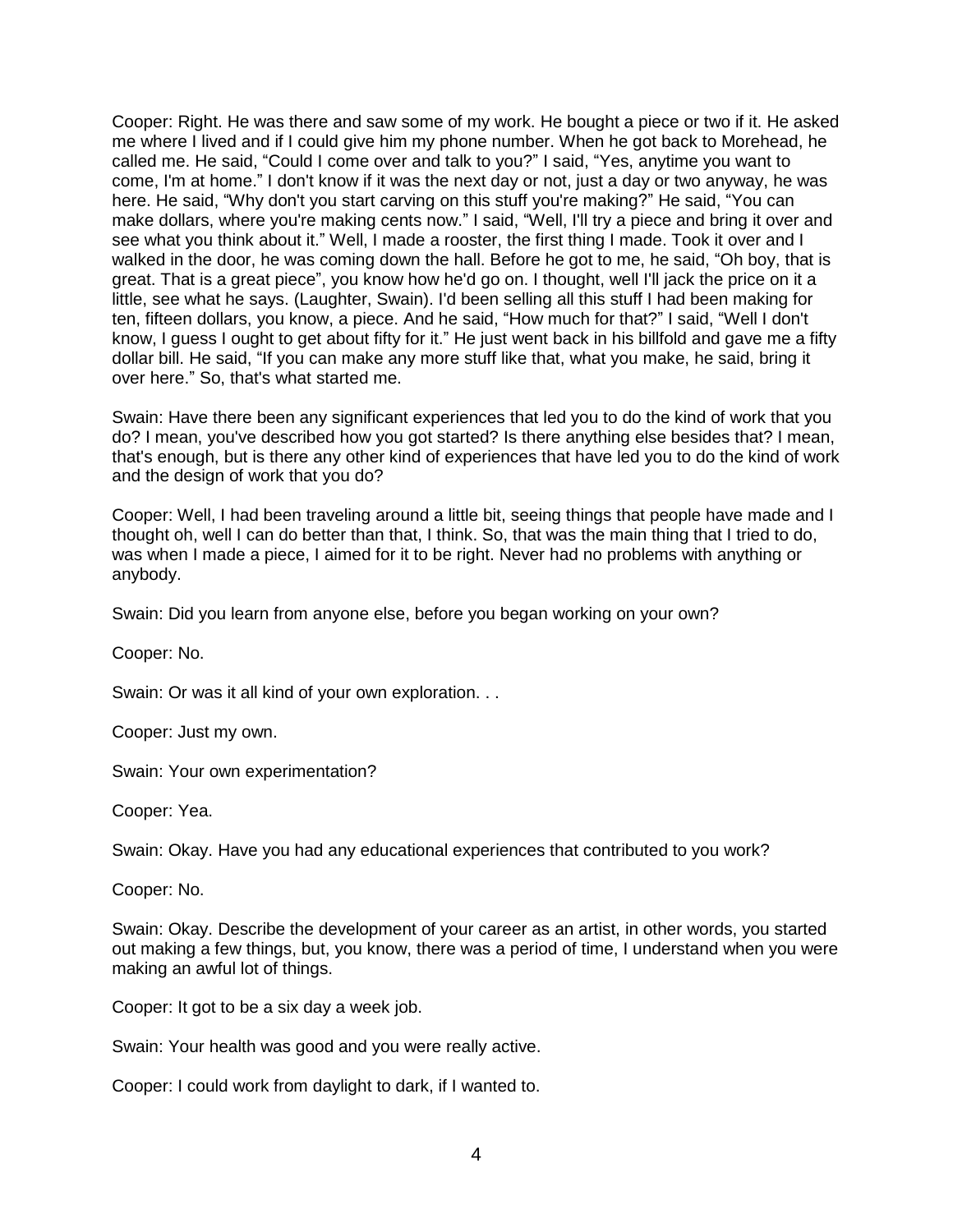Swain: Does your work contain any messages about society or your religious beliefs or race or humor or the environment or politics or anything else?

Cooper: No, not really.

Swain: What are the major influences that determine the subjects that you portray? What makes you decide to do the kind of things that you produce? Sometimes you produce roosters, you've done other things as well. What makes you decide to do one thing as opposed to another?

Cooper: Well, I've tried to make almost everything ( ). And I have made a few pieces. Some of them are hard and I don't enjoy making them, others I do. My main pieces, of course, more than any others, was roosters and what we call a chicken man. Of course, I made all kinds of animals, horses and cows and calves and I've made about everything I can think of.

Swain: Right. Well, I think I know the answer to this question, but is your work influenced by the materials that you use or the techniques that you employ as you create the piece? I think you've already answered that in a way. You've talked about needing to go out in the woods and find. . .

Cooper: I look for pieces that was grown, like for roosters. It had to be four forks. It had two wings and a tail and head or neck. What I used for their heads, pine knots, in most cases. I started with pine knots and I would () with a head on. Then I had to get my legs would look like a roosters legs have the little...

Swain: Shaped just in the right way so that they would ... yea...

Cooper: And the same way for feet, so they'd stand up. Most of that wood was made from maple. Most of it.

Swain: From young maple trees?

Cooper: Yea.

Swain: From saplings? Because they had those easy to get at, small diameter twig pieces?

Cooper: At the top, usually, they would fork out, you know.

Swain: Do you feel that your work reflects an interpersonal feeling that you have? Is the work a reflection of you?

Cooper: Yea, I guess so. I would say so.

Swain: Because you didn't answer, when I asked you about humor, but actually I see a lot of humor hidden in some of the creatures you'd created. It's not a yuk yuk, joking humor but they're amusing.

Cooper: Thank you.

Swain: Ok, moving on.

Cooper: I've enjoyed it to be honest with you. I have had, well, about twenty years of it. And I enjoyed every minute of it.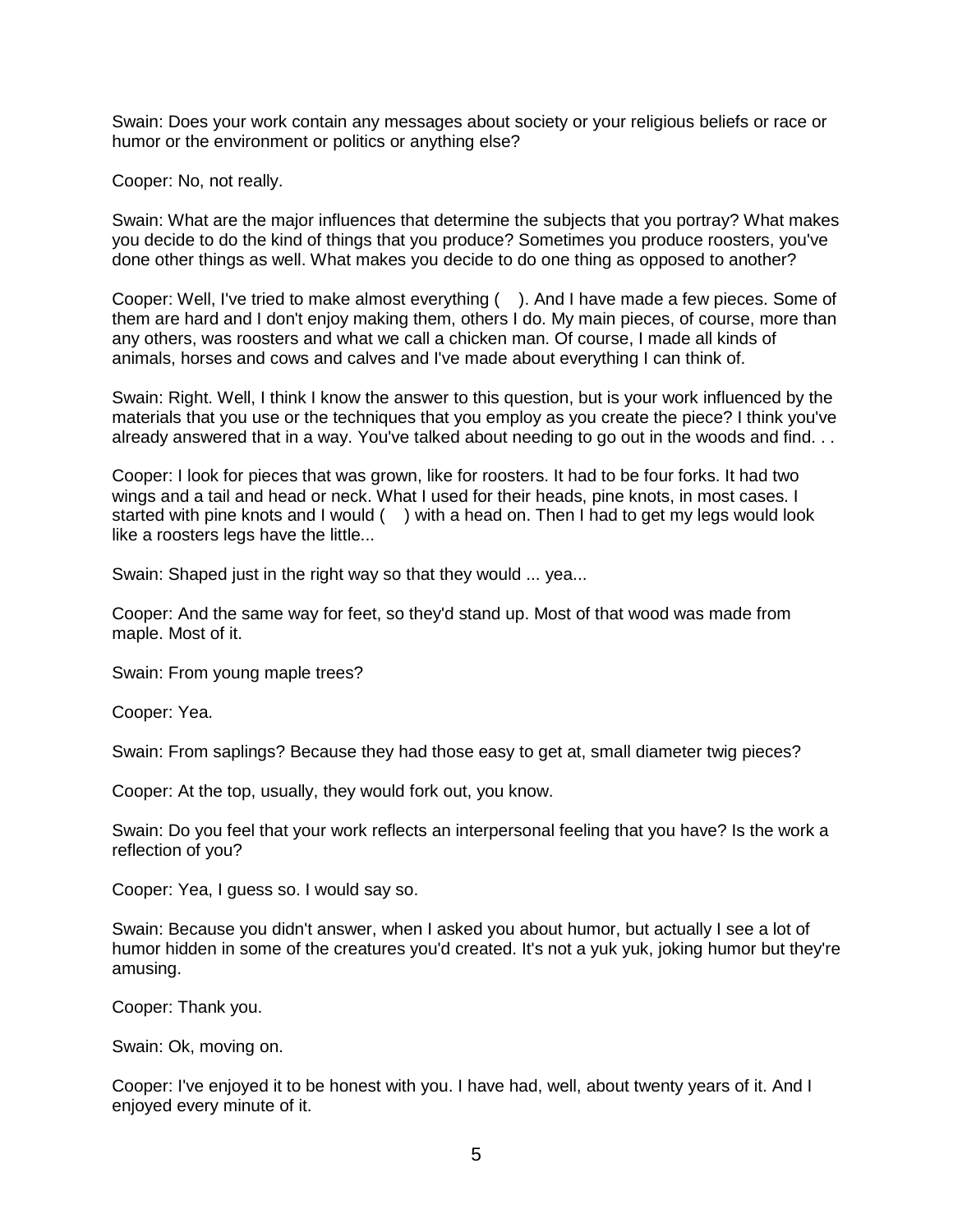Swain: Something quite different. Because you said you had done craftwork before, from a young age.

Cooper: Yea.

Swain: But you didn't start to do these more personal, or individual things until you were...

Cooper: Until I retired.

Swain: In your late sixties. Correct?

Cooper: Past sixty-five.

Swain: Right. When you've been active and working, can you describe your workshop? The working environment you actually made the pieces in? Where you worked? I mean, you have a shed, out in the back that you worked in. Can you just describe that for us?

Cooper: Well, it was actually just a place to work. And that was a place that I had fixed to stay warm in the winter time ( ).

Swain: And what kind of tools did you have?

Cooper: Mostly it was done by hand. Knives, chisels, wood chisels, had a couple of saws that I first roughed them out with, you know. Then I'd work on them with my knife, chisels and whatever. Line tools.

Swain: There wasn't anything special about the space itself, aside from the fact that it was dry and warm in the winter and would stay cool in the summer, it was a place to work.

Cooper: Right.

Swain: Since you've been making this kind of sculpture, has the way that you've worked changed any? I mean, as you've moved through doing this from one year to another, in that time from the late 1980s up until the mid-2000s. Did you find that you were working differently or did it pretty much stay the same?

Cooper: Pretty well stayed the same. I think I maybe improved it on some of it, you know.

Swain: You became more efficient.

Cooper: Yea. I could do it quicker. Then when I was looking for a piece to make something out of, I got to where I could see it before I got to it.

Swain: Sooner, yes.

Cooper: My son-in-law, he went with me a few times hunting pieces. He had no idea what I was looking for, you know. He saw some of the pieces that I had gotten myself. When he wasn't with me, he'd say how about that piece there, how about that? How about that piece? I said," no, it doesn't have enough forks on it for a rooster. And it's not any good to make a chicken man out of. Don't bother with that." And so I got to work. If he was with me, I would show it to him. Maybe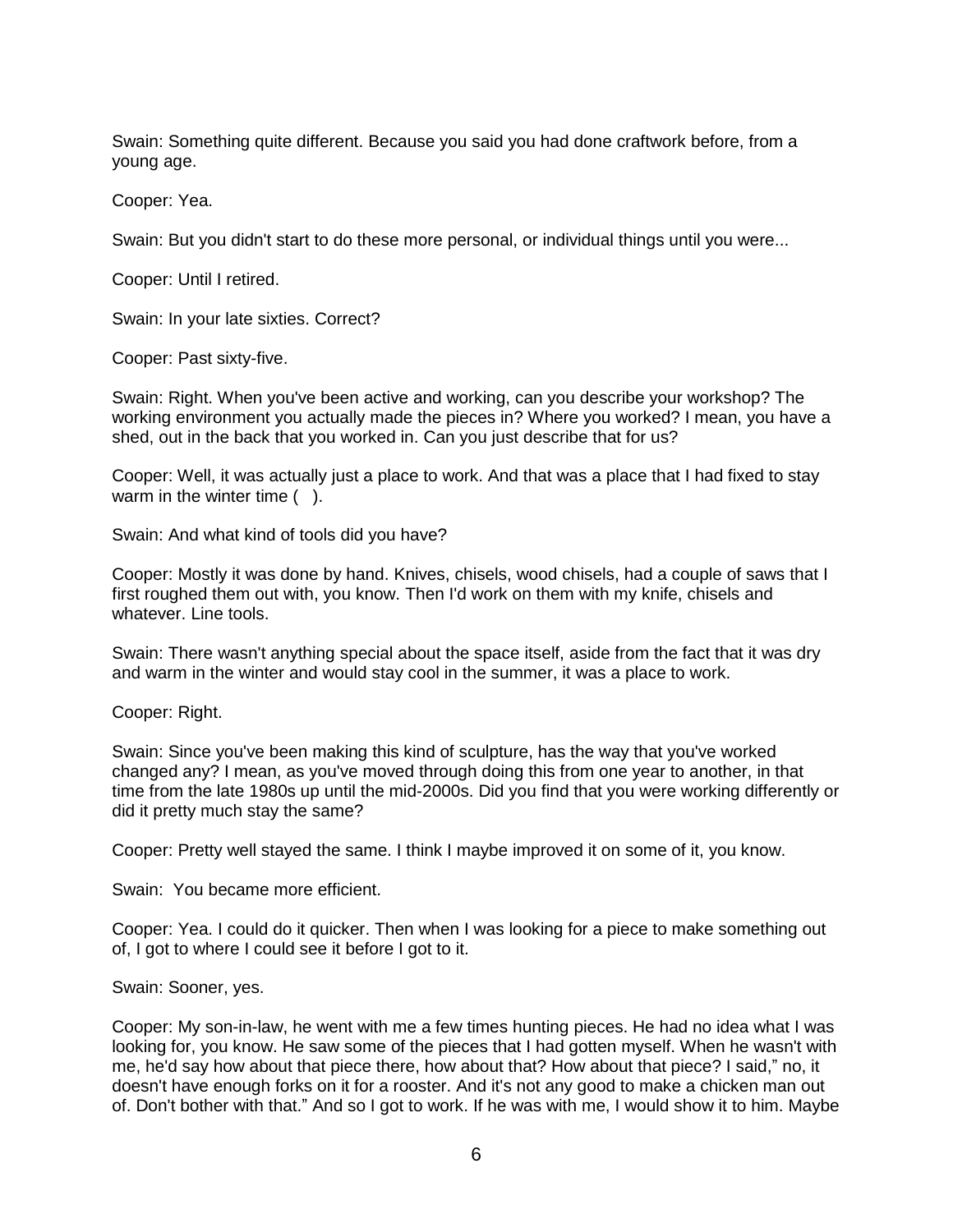he'd cut it for me. (Clears throat) But he finally got where he could spot them pretty well and here he'd come with them, you know. In fact, I've got two or three pieces out there in the shop now that never did have the bark taken off, that he brought in, since I haven't been able to do anything.

Swain: Right.

Cooper: And they're pretty nice pieces.

Swain: Well, aside from going out and looking for the wood itself, do you work entirely alone or do you ever work with others?

Cooper: Not with others, I do all of it myself.

Swain: That's what I thought.

Cooper: I do my painting and everything.

Swain: The whole business, right? Do you use any unusual techniques in doing the work that you do? Anything that you can think of that would be something that, you know, you developed yourself or is it more logical...

Cooper: Well, like I told you a while ago about the rooster's tails and wings, you know, I learned pretty quick how to get them to work. The first one I made, I don't believe it was split out. I just had maybe some little nips in the ends of them, you know. But I thought, I believe these would be better if I'd split them out and let them season and they would stay there. Then I can take the wedges out after they season. So that was one of my main things that I had come up with myself.

Swain: Okay. And we've talked already about the tools that you use. It's primarily a, sometimes a draw knife and a knife and occasionally a power saw and band saw? Or no, is it pretty much hand tools?

Cooper: Well, most of it was...the tools that I sought out was fire tools. I got a band saw, it works better than anything else that I tried.

Swain: This is a question that...What impact has computer technology had on your work or your working process.

Cooper: Not really anything.

Swain: Okay. Where do you exhibit your work? Where does your work get shown and where does it get sold?

Cooper: Well, most of it was sold at the Kentucky Folk Arts Center in Morehead and like I said, I sold the first piece I made there.

Swain: But you have had work in exhibitions as well besides that, right? Maybe more than you know...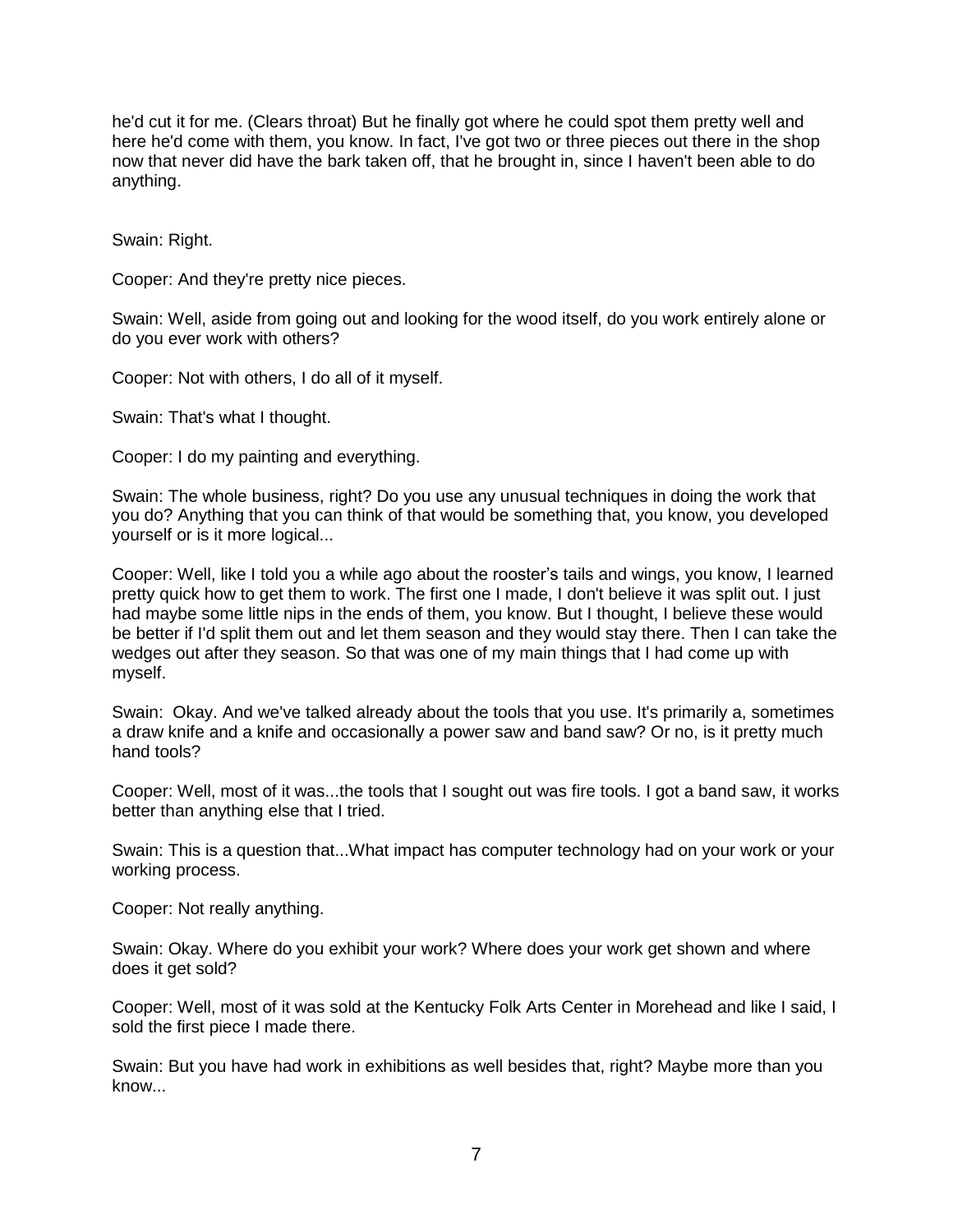Cooper: We've had a few shows and then I've had people come here to the house, you know, from different states, different places...

Swain: People that come here, collectors looking to buy your work, right? When you were most prolific, when you were working and producing the most work, did that increase, would you have more visitation, would you encourage that or was that something that...

Cooper: Well, if you could move everything at one place, I'd say that would be the thing to do. Let somebody handle it, that's, you know, in the business for selling. That way you wouldn't be bothered, you know, by everybody coming in. Lot of them are just looking, when you price something he'd drop his head and take off, you know. Scare him, I guess. But, I have met a lot of wonderful people, that's come here at the house and maybe they didn't buy anything from me here at the house, but they had bought a lot of my pieces from Morehead. And I saw a lady not very long ago, where was she from? (Cough, Cooper) Seems like it was New York or some state up east. She said, I've got three or four of your pieces, she said, I love them. I don't know whether you knew her or not. I can't think of her name.

Swain: Well, but you've had a fair flow of visitors through here, people coming and still coming to see you. And now, do you like that now? I mean, is that something you enjoy more now or is it still sort of a. . .

Cooper: Well, I like people coming to, you know. . .

Swain: Right.

Cooper: Visit me. I haven't so much lately because of the economy, you know, has hurt it.

Swain: And you haven't been able to make work as much, either, have you?

Cooper: I haven't been able to do anything in the last year. This year, I haven't made anything.

Swain: Have you done or do you do commissions? I mean, do you work to other people's requests or do you pretty much sell the work that, make you want to make and then. . .

Cooper: That's usually the way it is.

Swain: So, you don't really do commissions?

Cooper: No.

Swain: Have you exhibited at fairs? At like craft fairs? I know you've exhibited, I know, at the Day in the County Fair in Morehead since it moved there. Have you exhibited or tried to sell your work at any other kind of craft fairs?

Cooper: No, I give quite a bit away to people who are putting on shows, you know?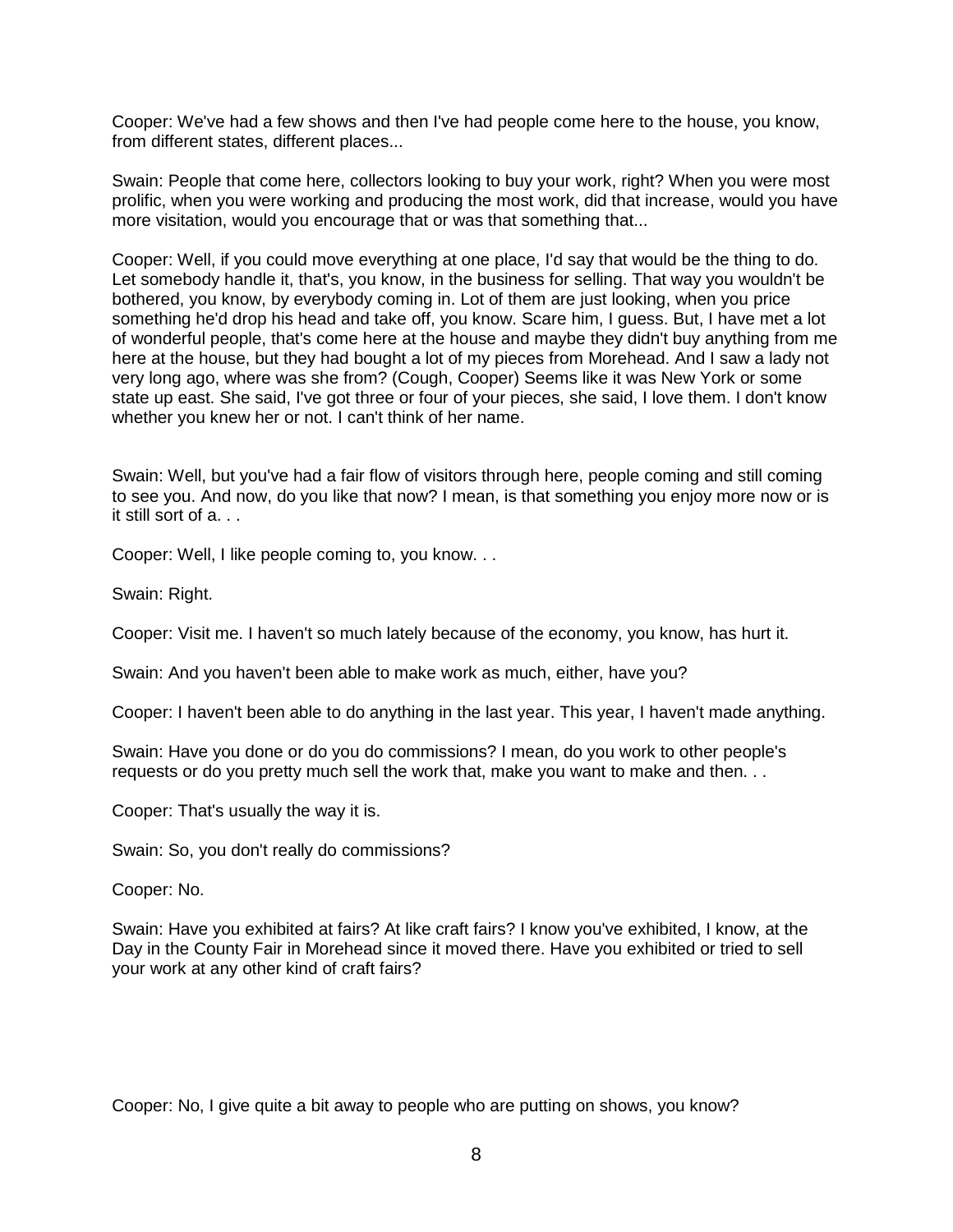Swain: Oh right, to support them?

Cooper: I had a piece, not very long ago, that went to Banana Tree in Flemingsburg. They had a show and I donated a piece for the show.

Swain: How has the experience of selling your work changed? How did that change from the time you first started selling it to now. I think we have the answer already, really. That you preferred and continue to prefer really, trying to place your work away somewhere and in this case, at the Kentucky Folk Art Center, am I right? Rather than have this as a selling place, at your home. Is that right?

Cooper: Yea. I never sold a whole lot from here. Some, but not a whole lot.

Swain: Did the experience of selling and what you sold influence what you made?

Cooper: Yea.

Swain: In what way?

Cooper: Well, if you had, say you had ten pieces of two or three different items, made, and everybody come along wanted one...

Swain: That would be a signal to you.

Cooper: That you give you an idea that that's what I better be making.

Swain: Right. Well, you don't use computer technology to promote your work, obviously that's not part of it, because you really leave that to somebody else. What recognition have you got for your work? Outside recognition.

Cooper: Quite a bit, really. You know, from different sources. A lot of it from individuals, you know. Somebody showed their neighbor what they got, you know, tell them who made it. That kind of stuff. Then they come looking for it. That's the best recognition you can get.

Swain: So that's been a nice thing for you.

Cooper: Yea.

Swain: Do you belong to any art or folk art organizations?

Cooper: No, not anymore. The Folk Art Center. I'm a member there.

Swain: Has being a part of the art or folk art community been important to you development as an artist? In other words, having that connection with other artists, has that been a useful thing for you in your development as you have grown as an artist over the years?

Cooper: Yes.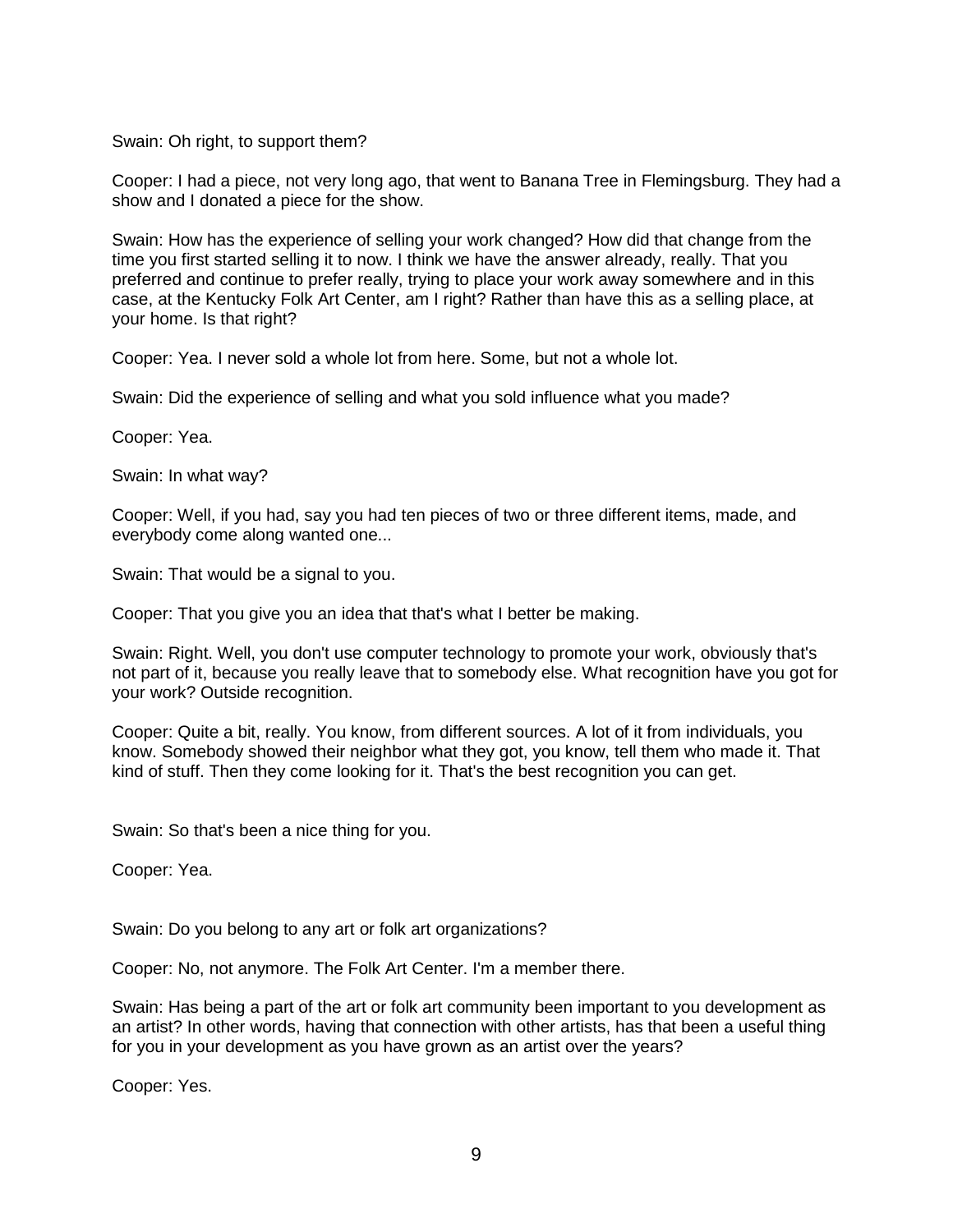Swain: It has? It's been an enjoyable thing, useful?

Cooper: Enjoyable.

Swain: Enjoyable. Okay. Do you subscribe to any magazines or periodicals relating to folk art or art or crafts?

Cooper: I have got a book or two that is folk art oriented to, you know?

Swain: Those are book that have been written about folk art, are they?

Cooper: Well, I've only saw one really, that I've ever got a hold of.

Swain: Are you involved in teaching or writing or other activities, or have you been directly related to your craft or woodwork?

Cooper: I've tried to teach and also tried to encourage them, if they had time to, you know. . .

Swain: Who?

Cooper: My son-in-law, grandson . . .

Swain: People close to you?

Cooper: My son never did take any interest in anything like that, but Brad did, my grandson. In fact, he made two or three different pieces, back when he was going to high school and I was his teacher, you know. His instructor. He made it here at my shop. But he got so wrapped up now in his business, he doesn't have time to even look at a piece, much less make one.

Swain: Has your family been supportive or involved in your work?

Cooper: Well, they've all been supportive of it, yes.

Swain: You have felt good about that.

Cooper: Yea.

Swain: Is there anything else that you would like to, any comment that you would like to make about what it's meant to you, for you, to be an artist and be involved and have had this activity in your life for the past twenty or so years?

Cooper: Well, I would like to say, probably, if I hadn't gotten into this, I probably wouldn't have been here, you know. I got into that and enjoyed it and worked hard at it and did a lot of walking, climbing the mountains and it helped me in a lot of ways. Mentally too, I think, you know. I've been fortunate, of course, to live as long as I have and been able to do things that I like to do. I really enjoyed it. I wish I was able to do it again.

Swain: Was it a surprise to you, when you discovered, you know, that you (audio cuts out) in the latter part of your life, and was that I surprise to you? Was it something that you found unexpected?